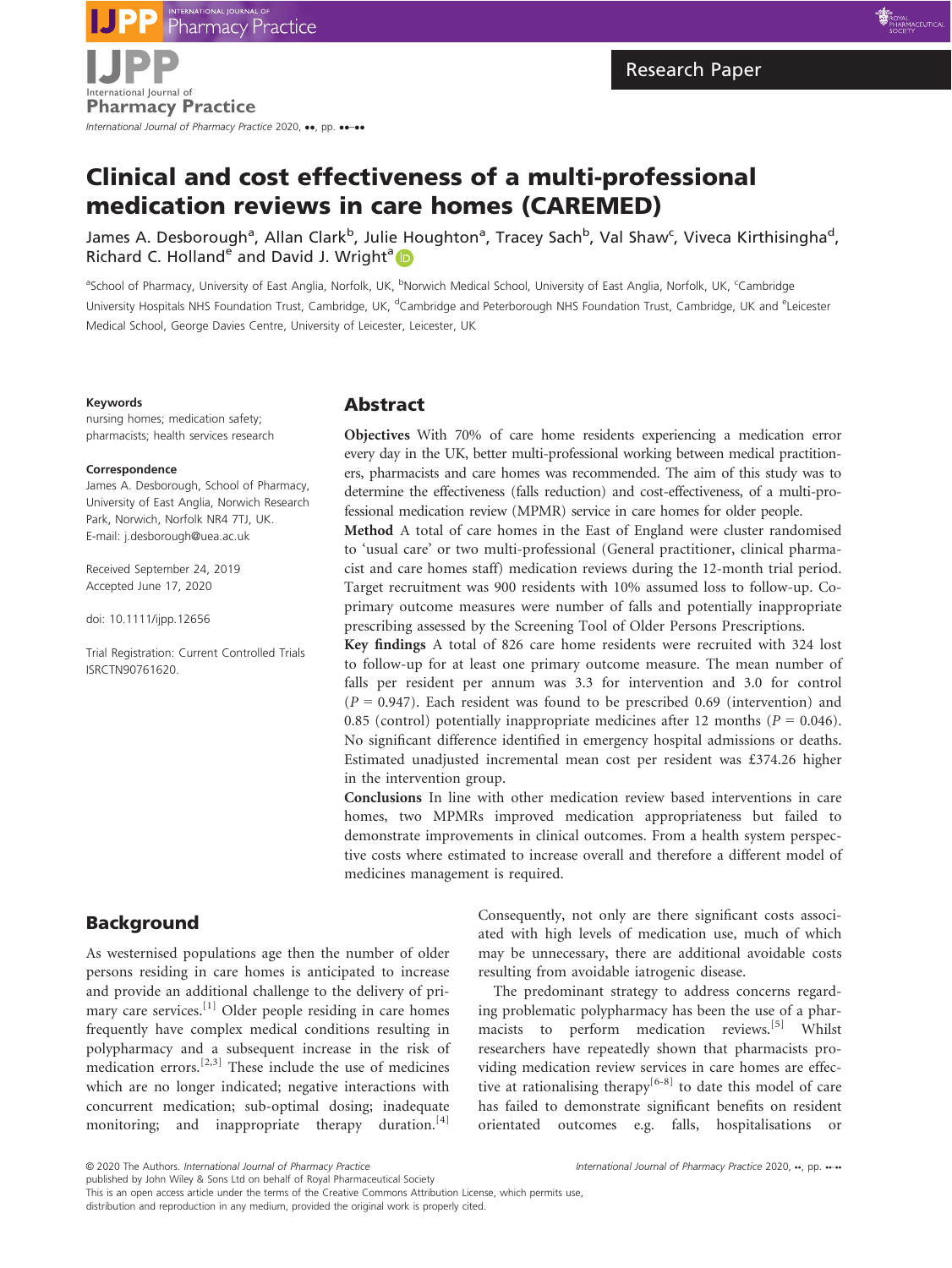mortality.<sup>[4,5,9]</sup> The Cochrane review regarding interventions to optimise prescribing in older persons in care homes, recommended that further higher quality research surrounding medication review in care homes to determine clinical effectiveness was required.<sup>[4]</sup>

It is no longer sufficient to demonstrate service effectiveness in isolation, evidence for cost-effectiveness is also required to increase the chances of adoption. A relatively small-scale cluster randomised trial performed in Northern Ireland focussed on pharmacist review of psychoactive medicines in nursing home residents found that the service was likely to be cost-effective.<sup>[10]</sup> Similarly, a nonrandomised concurrent controlled study found that medication review by pharmacists was likely to be cost-effective in Spain once quality of life scores were adjusted for baseline, but less likely to be so when they were not.<sup>[11]</sup> Consequently, there is also a need for greater evidence regarding the value of pharmacist provision of general medication review services to care homes.

Following the Care Homes Use of Medicines Study (CHUMS) report in the UK, where 70% of residents were found to experience at least one medication error each  $day$ ,<sup>[2]</sup> a multi-professional approach (joint working between general practitioner (GP), care home and pharmacist) was recommended nationally to improve medicines management generally.<sup>[12]</sup> The aim of this study therefore was to determine the clinical and cost-effectiveness of a multi-professional medication review (MPMR) service in care homes for older people.

## Method

#### Study design and participants

Cluster randomised controlled trial of a MPMR performed at 0 and 6 month in care homes in two counties in eastern England with falls and medication appropriateness as co-primary outcome measures. Trial design has been previously published. $[13]$ 

Ethical approval was granted by the National Research Ethics Committee East of England – Norfolk (09/H0310/ 96). The trial was registered as ISRCTN90761620.

#### Recruitment

Recruitment was a two stage process with initial consent sought from the GP(s) and a subsequent approach made to their associated care homes which met the following criteria.

Inclusion criteria:

• Providing care for residents with an average age >65 years

Exclusion criteria:

- already received a medication review service from the primary care organisation in the last 6 months
- receiving ongoing medication services from a community geriatrician
- subject to investigation of the safeguarding of vulnerable adults.

All residents within the recruited homes received the intervention unless they were self-medicating or registered in the home for respite care. With randomisation at the level of care home and no additional data collected which was not part of routine practice, it was deemed acceptable not to obtain individual resident consent for inclusion within the trial.

#### Randomisation and masking

An independent statistician randomised the recruited homes to intervention or control. Care homes were stratified according to size (small, medium or large) and resident mix (residential, nursing or mixed) and location (Norfolk or Cambridgeshire). Homes were allocated (to intervention or control) using minimisation by the 'Variance method' of Pocock and Simon, [14] to achieve approximate balance with respect to stratifying variables.

It was not possible to blind care homes, pharmacists or GPs to allocation due to the nature of the intervention.

#### Intervention

Delivery of the intervention and data collection took place between April 2011 and April 2012. Intervention homes received a MPMR at the care home, from a team consisting of a clinical pharmacist (with a postgraduate diploma in clinical or general pharmacy practice), GP and care home member of staff responsible for medication, with preparation undertaken by a pharmacy technician. To ensure implementation of interventions from the first review, monitor outcomes and address any new pharmaceutical issues a second MPMR was provided 6 months after the initial review.

The outcome of the meeting was an agreed medicines related action plan with the pharmacy technician updating GP records and communicating this to the pharmacy responsible for supplying the medicines. Wherever possible, medication changes were discussed with the resident and/or family by the care home staff or GP prior to the change being made. Further details of the intervention are available from the protocol. $^{[13]}$ 

#### Control

Homes allocated to the control arm continued to receive their usual care which varied from as much as weekly structured visits to the care home, to ad hoc visits when

<sup>©</sup> 2020 The Authors. International Journal of Pharmacy Practice published by John Wiley & Sons Ltd on behalf of Royal Pharmaceutical Society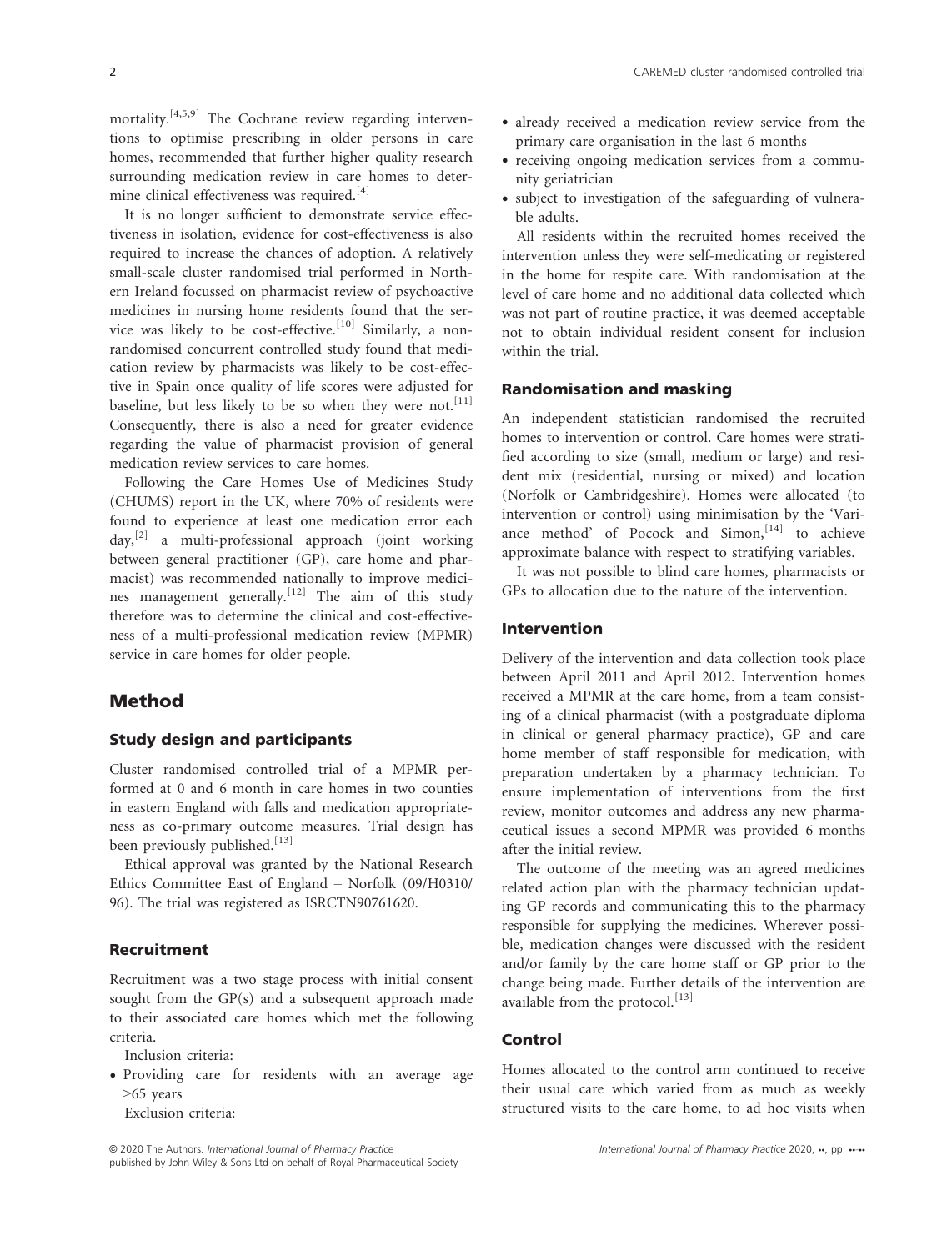patients needed to be seen by the GP. Visits by other health and social care professionals were undertaken as required. To support engagement by control homes, the intervention was offered to the control homes at the end of data collection.

#### Follow-up

Follow-up was determined as being 12 months from the date of first medication review in intervention homes and 12 months from an equivalent period (to intervention homes) after allocation in control homes.

## **Outcomes**

All data were extracted from routine medical or care home records by the pharmacy technician, but given their involvement in the intervention it was not possible to blind them during the data extraction process. Hospital Episode Statistics (HES) data were provided by the primary care organisation to the pharmacy technicians at the end of data collection.

Our co-primary outcome were falling and potentially inappropriate prescribing. Whilst the main aim of medication review is to improve the quality of prescribing and Screening Tool of Older Persons Prescriptions (STOPP)/ START criteria are used to measure this,  $[15]$  we recognised that these were a measure of process and not patient orientated. Falls were therefore additionally selected as our clinical primary outcome measure. An intervention of a similar nature demonstrated a significant reduction in this outcome as one of their secondary outcome measures. $[3]$ Furthermore, with recognised overuse of medicines related to falls in care homes<sup>[16,17]</sup> it would be reasonable to assume that an intervention to rationalise therapy would reduce this outcome.

Falls were extracted from government mandated and defined care home falls records. Nature and severity of fall were not recorded. 'Potentially inappropriate prescriptions' were identified by a clinical pharmacist independent of the intervention and blinded to group allocation using the Screening Tool for Older Persons' Potentially Inappropriate Prescriptions (STOPP criteria)<sup>[15]</sup> and used to calculate the number of potentially inappropriate medicines (PIMs) per resident at 12 months and 6 months as a secondary outcome measure. Emergency hospital admissions were extracted from HES provided by the primary care organisation and mortality data were obtained from GP practice records. In addition, details of all recommendations arising from the medication review meetings were recorded, together with data on the time taken to deliver the various aspects of the intervention (organisation, preparation, review meetings and follow-up actions).

#### Statistical analysis

All analyses were conducted at the individual-level using random-effects models, we analysed data according to randomisation group, irrespective of whether or not the residents received the intervention as planned (intention to treat principle). STATA version 11/SE with statistical significance at the 5% level was used for all analyses.

Number of falls was analysed via a random-effects Poisson regression model at the individual-level with fixed covariates of home size (small, medium or large); resident-type (residential or nursing) and location (Cambridgeshire or Norfolk), with the random effect as the care home. An offset of the number of days 'at risk' was used in order to allow for censoring due to death or other causes. The difference between intervention and control arms was expressed as the rate ratio which is the ratio of means. This is a common approach for the analysis of count data in cluster randomised trials.<sup>[18]</sup> A sensitivity analysis was conducted additionally adjusting for gender, age and the number of baseline medications on the recommendation of the TMG who felt that these might be predictive of the number of falls. Due to large number of individuals with zero falls, a negative binomial model was also fitted to the data. These results were similar to the Poisson regression model.

Number of PIMs at 12 months was analysed using the same approach as the number of falls but, in addition, the baseline number of drugs which matched the STOPP criteria was also included as a covariate.

The same process was repeated for secondary outcomes measures: number of PIMs at 6 months and number of emergency hospital admissions. The difference between treatment groups was expressed as the rate ratio.

A Cox proportional hazards model analysed the time to death with the same covariates as above using a robust standard error to account for clustering.

Subgroup effects of resident type and care home size were investigated by including an interaction term with the intervention in the above models.

## Sample size

The study was powered to detect a difference in the number of falls of 0.59, it was estimated that a sample of 450 residents per arm was required. This was considered a clinically important difference based on similar previous research<sup>[3]</sup> in a similar population which showed that medication review services can reduce the average number of falls per patient over a 6 month period by 0.59 (confidence interval: 0.49 to 0.70), with a variance of four.<sup>[3]</sup> Assuming the intra-cluster correlation coefficient is 0.02 and an average of 30 residents per home, the design effect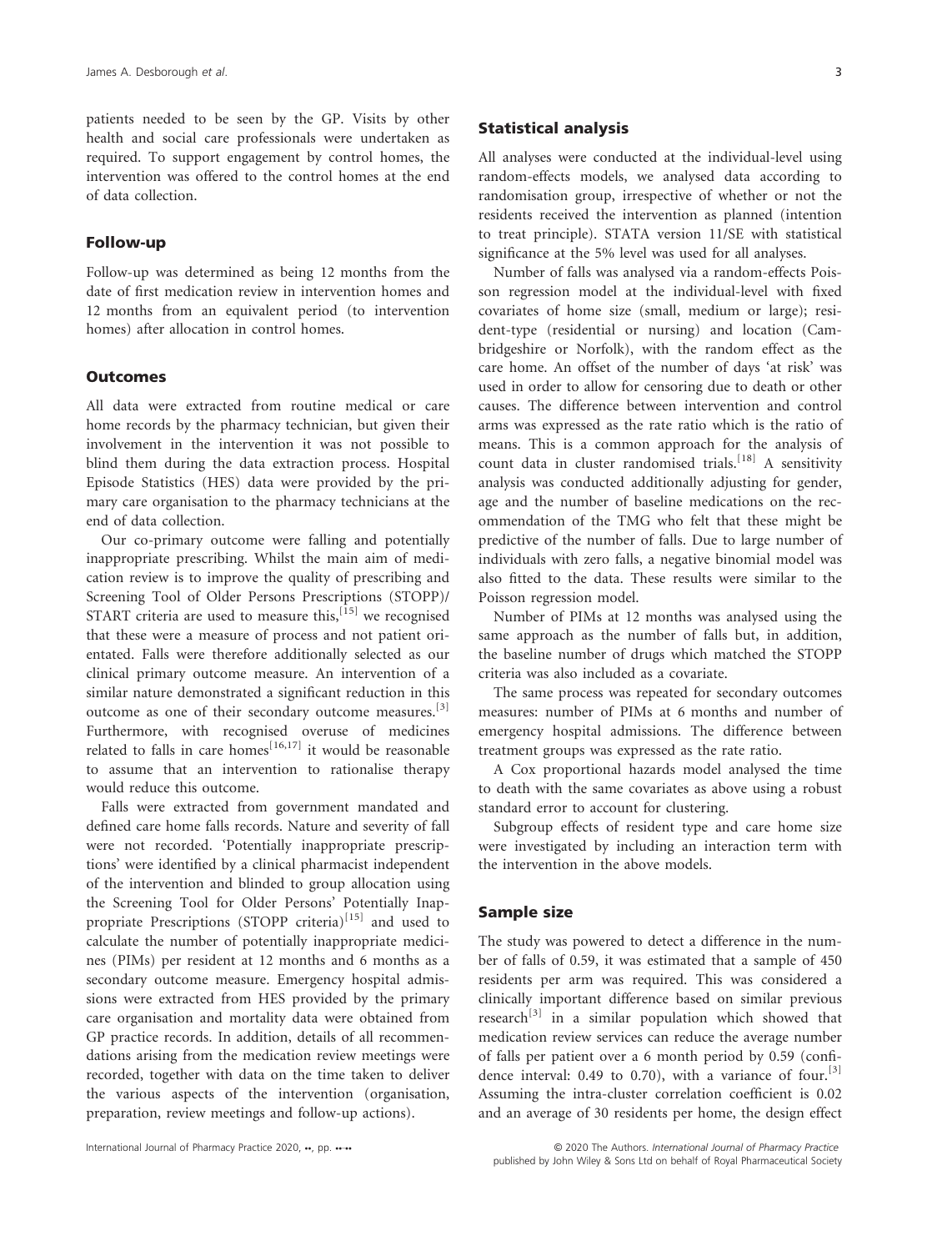is  $1.58^{[19]}$  requiring a total of 824 patients (412 in each arm).

The aim was to recruit 30 homes with an average of 30 residents in order to allow for approximately 10% loss to follow-up (e.g. due to death or moving home).

### Economic analysis

All health care resource use was recorded from the care home records. The average number of days between allocation (T0) and first intervention visit (T1) in the intervention arm, was used as the time period between T0 and T1 in the control arm. At T0 pharmacy technicians recorded resident identity but did not review medical records to avoid any professional obligation to recommend interventions. All data collection in the control homes occurred 12 months after the calculated T1 point. Data were extracted from the GP and care home records.

A within-trial economic analysis compared the costs and clinical effectiveness (in terms of falls rate per resident per year) in the intervention (MPMR) and usual care groups from the perspective of the UK National Health Service (NHS) and Personal Social Services. A micro-costing analysis approach was used to identify, measure and value each input into the provision of the MPMR intervention.<sup>[20]</sup> Resource use was extracted by primary care pharmacy team staff from GP records (primary and community care, and medication use) and HES (secondary care including emergency care) for the whole 12 month period. We attached published unit costs (UK £2012) to individual-level quantities of resource use and estimated the mean cost per participant incorporating the cost of the intervention and wider healthcare resource use (primary care, community care, secondary care and medications). An incremental analysis comparing the mean cost and mean fall rate per resident per year was conducted. This was an unadjusted analysis because we were unable to collect baseline resource use data in control homes. Neither costs nor outcomes were discounted reflecting the 12-month study timeframe. All costs were valued in UK pounds sterling for 2012.

## Results

Figure 1 shows the flow of participants. A total of 51 GP practices were approached, of which 25 (49%) consented, 9 (18%) declined and 17 (33%) did not respond to the invitation. A total of 41 care homes associated with consenting GP practices were approached. 31 (76%) consented, 5 (12%) declined and 5 (12%) did not respond. One home was subsequently excluded after allocation to treatment but before baseline data collection due to investigation by government agency regarding quality of care.

© 2020 The Authors. International Journal of Pharmacy Practice published by John Wiley & Sons Ltd on behalf of Royal Pharmaceutical Society The other 30 care homes allocated to treatment remained in the study until completion.

The trial recruited from January to December 2011 meeting the sample size number of participants with 15 care homes allocated to each of the intervention and control arms. There were 381 intervention participants and 445 control participants, with an average of 25.40 (standard deviation 11.06) individuals per cluster in the intervention group and 29.67 (10.60) individuals per cluster in the control group. 324 (39.2%) participants were lost to follow-up for determination of PIMS at 12 months, 86% of which was due to death.

Baseline characteristics for the two groups are reported in Table 1, the intervention group were prescribed more medications on average than the control group, a mean difference of 1.7 medications. The control group included more nursing home patients (29.7%) compared to the intervention group (16.8%).

There were no significant differences between the treatment groups for our falls outcome with a rate ratio of 1.01 (95% CI, 0.74 to 1.38,  $P = 0.947$ ). The results were similar when adjusted for gender, age and number of medications; or when a negative binomial model was used. However, the intervention did reduced PIMs by almost 20% (RR 0.82, 95% CI 0.67 to 1.00), at 12 months (Table 2).

In terms of secondary outcomes, there was no difference in emergency hospital admissions, rate ratio 1.18 (95% CI, 0.85 to 1.63,  $P = 0.322$ ) or time until death (HR 0.98, 95% CI 0.72 to 1.31,  $P = 0.868$ ). No serious adverse events were reported during the conduct of the trial.

The results of the health economics analysis fall into intervention costs, the 12-month wider resource use estimates and overall cost-effectiveness results (Table 3). In terms of the intervention costs the mean (SD; 95% CI) cost per resident of the MPMR intervention was £104.08 (50.91; 98.72 to 109.45), such that the overall cost of providing the intervention to all 348 intervention home residents was £36 221.29 (95% CI 32 810.81 to 39 631.77).[20]

For 12-month wider resource use estimates, the unadjusted mean (SD) cost per resident of wider health service costs (primary care, community care (e.g. physiotherapy and occupational therapy), secondary care (A&E, outpatients and emergency admissions only), medications) were £2210.64 (2479.73) in the intervention group and £1940.46 (2323.36) in the usual care group. This gave a mean (95% CI) difference of £270.18 ( $-65.99$  to 606.35). [A table of unit costs provided as Table S1.

The estimated unadjusted overall (intervention costs plus wider costs) mean (SD) cost per resident in the intervention group was £2314.73 (2492.30) compared to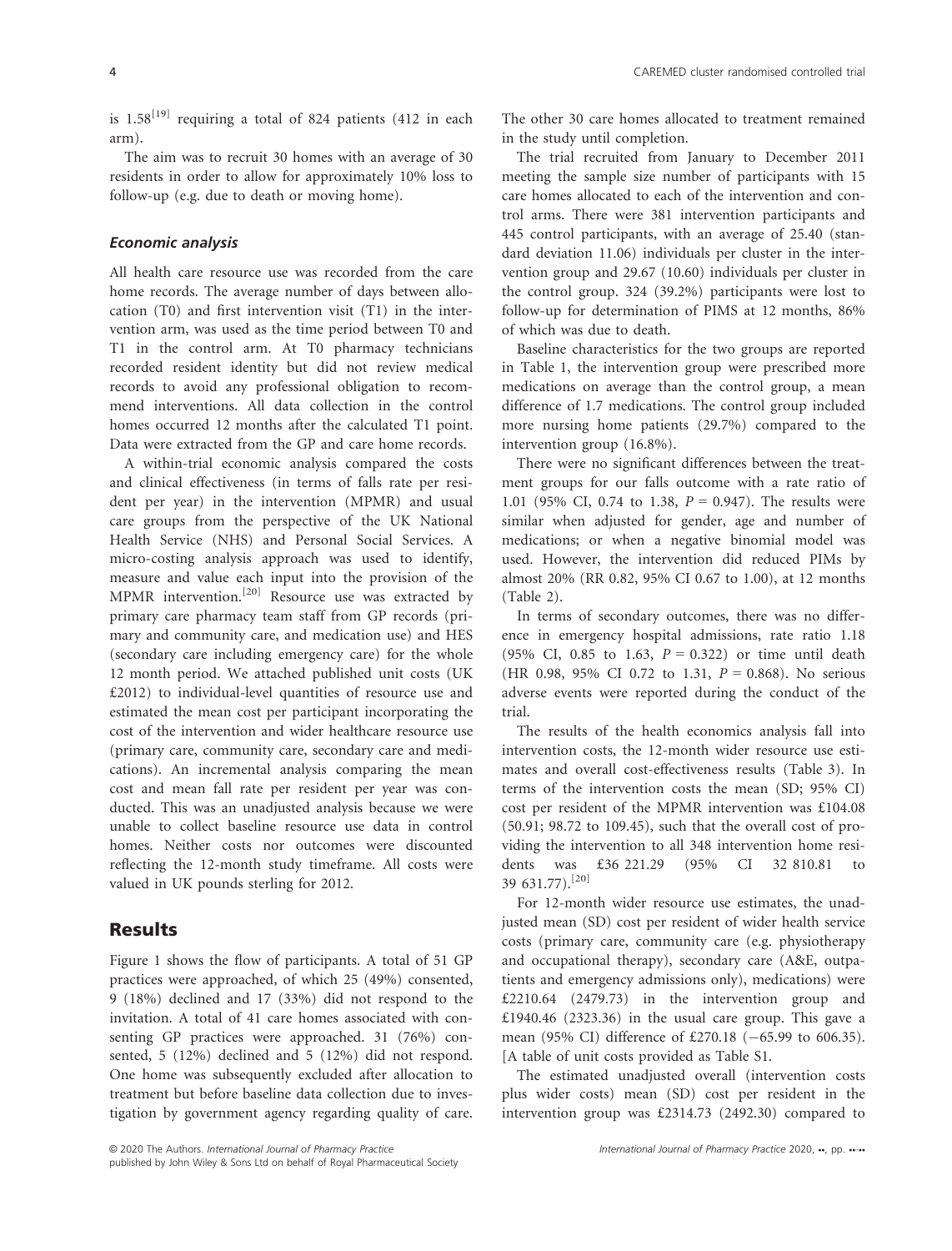

Figure 1 Flow of care homes and residents through the CAREMED trial.

£1940.47 (2323.36) when intervention costs were added to the wider costs resulting in a mean difference of £374.26 (95% CI  $-37.29$  to 711.24).

Therefore, the overall result of the economic evaluation is that the intervention group had both higher costs and a higher falls rate per person per year. As a consequence, it is estimated that the intervention is dominated by usual care and would not be considered cost-effective.

# **Discussion**

Whilst this cluster randomised controlled trial demonstrated a reduction in potentially inappropriate prescriptions when using MPMRs it did not demonstrate a reduction in the number of falls. Furthermore, no improvements in the secondary outcome measures of hospitalisation or mortality were seen and the cost of delivering the intervention was unlikely to be justified by reduction in the cost of healthcare resource utilisation. Indeed, resource utilisation appeared to increase.

As a cluster randomised controlled trial across two counties, involving many care homes, carefully delivered with good quality data collection, the evidence provided by this study can be considered to be reasonably robust. However, there were several weaknesses, including higher than anticipated losses to follow-up affecting our final sample size, and some baseline differences between the two groups. In terms of sample size, we had a target of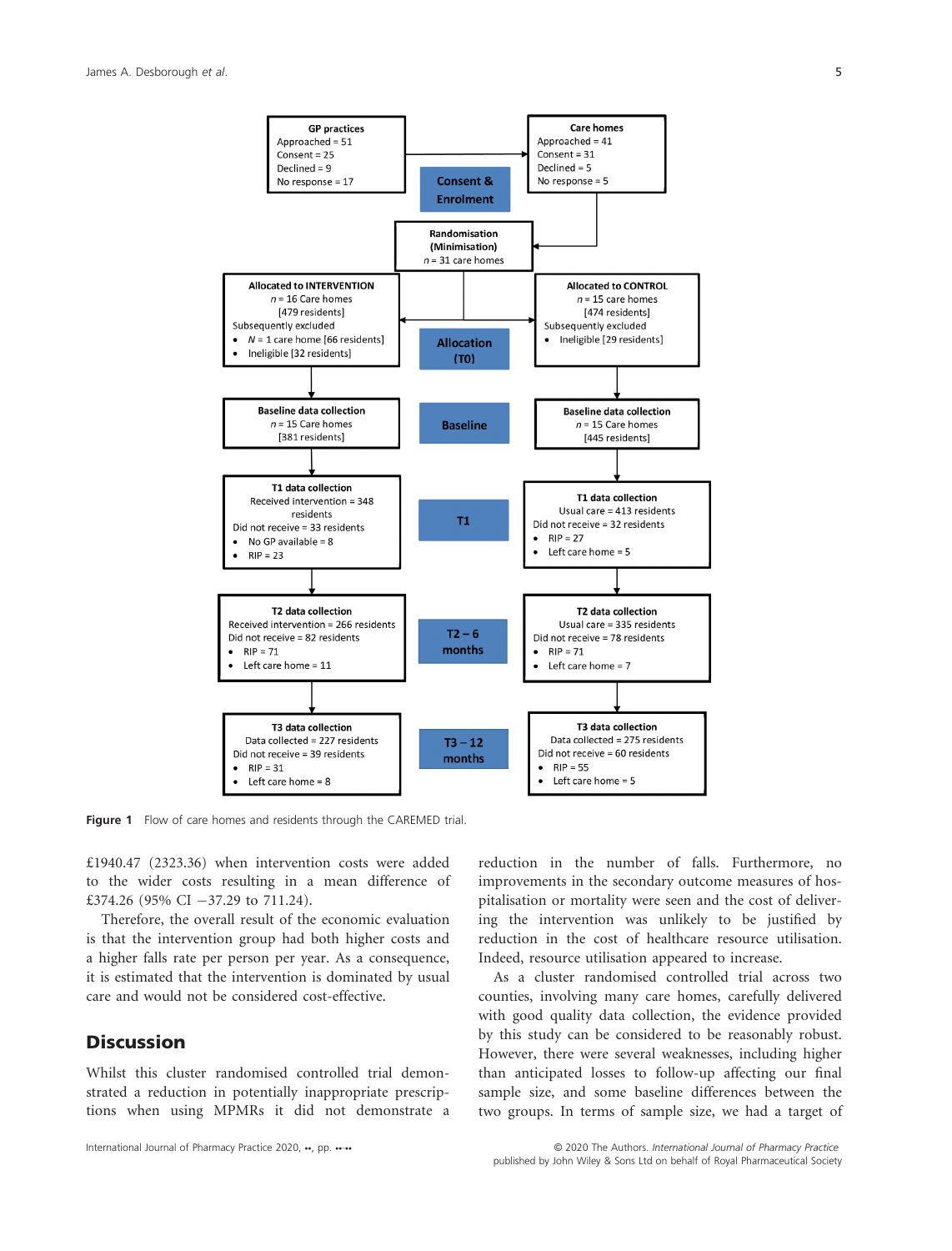Table 1 Baseline characteristics

|                                    | Control<br>$(n = 445)$<br>Mean (SD or %) | Intervention<br>$(n = 381)$<br>Mean (SD or %) |  |  |
|------------------------------------|------------------------------------------|-----------------------------------------------|--|--|
| Age                                | 86.0(8.5)                                | 88.4 (6.5)                                    |  |  |
| Number of falls at T0 <sup>a</sup> | 1.5(3.6)                                 | 1.9(5.2)                                      |  |  |
| STOPP criteria at T1 <sup>b</sup>  | 0.7(1.0)                                 | 0.8(1.0)                                      |  |  |
| Time in home (years)               | 2.9(2.7)                                 | 2.5(2.4)                                      |  |  |
| Number of medications<br>(T1)      | 7.1(3.9)                                 | 8.8(4.4)                                      |  |  |
| Male                               | 121(27.2)                                | 78 (20.5)                                     |  |  |
| Size of home                       |                                          |                                               |  |  |
| Small                              | 72(16.2)                                 | 43 (11.3)                                     |  |  |
| Medium                             | 172 (38.7)                               | 176 (46.2)                                    |  |  |
| Large                              | 201 (45.2)                               | 162 (42.5)                                    |  |  |
| Classification of home             |                                          |                                               |  |  |
| Mixed                              | 74 (16.6)                                | 124 (32.6)                                    |  |  |
| Nursing                            | 75 (16.9)                                | 0(0.0)                                        |  |  |
| Residential                        | 296 (66.5)                               | 257 (67.5)                                    |  |  |
| Norfolk                            | 221 (49.7)                               | 187 (49.1)                                    |  |  |
| Patient classification             |                                          |                                               |  |  |
| Nursing                            | 132 (29.7)                               | 64 (16.8)                                     |  |  |
| Residential                        | 313 (70.3)                               | 317 (83.2)                                    |  |  |
| Dementia diagnosis                 | 237 (53.3)                               | 175 (45.9)                                    |  |  |
| Care home characteristics          | $n = 15$                                 | $n = 15$                                      |  |  |
| Size of home                       |                                          |                                               |  |  |
| Small                              | 5(33.3)                                  | 5(33.3)                                       |  |  |
| Medium                             | 6(40.0)                                  | 7(46.7)                                       |  |  |
| Large                              | 4(26.7)                                  | 3(20.0)                                       |  |  |
| Classification of home             |                                          |                                               |  |  |
| Mixed                              | 2(13.3)                                  | 3(20.0)                                       |  |  |
| Nursing                            | 2(13.3)                                  | 0(0.0)                                        |  |  |
| Residential                        | 11(73.3)                                 | 12 (80.0)                                     |  |  |
| Norfolk                            | 8(53.3)                                  | 7(46.7)                                       |  |  |

<sup>a</sup>T0 = Time of allocation and represents the number of falls in previous 6 months from allocation date.

<sup>b</sup>T1 = Time of first intervention visit or equivalent in control homes.

900 residents anticipating 10% losses to follow-up. The realised sample size was 826 with just over 30% loss to follow-up, mainly due to mortality, and this was greater than the 10% we anticipated. Falls were however recorded

Table 2 Effectiveness results - intention-to-treat analysis

from randomisation until the end of the study or the time of death. Consequently, the study was ultimately adequately powered to detect a difference in falls.

Baseline differences suggested that the intervention group were prescribed more medicines and had a lower proportion of nursing home residents. However, adjusting for these variables did not affect the result. In addition, in terms of outcomes, there were no patient-reported outcomes (e.g. quality of life) – though it should be noted that collecting such outcomes would have been very challenging given the cognitive state of the majority of participants. It was not possible to collect baseline values of all outcomes which may have resulted in imbalanced groups, however as the allocation in randomised we do not believe that this would bias the comparison.

Finally, the STOPP tool<sup>[15]</sup> was not designed as an objective outcome measure but as a clinical tool and therefore requires some level of clinical interpretation. Whilst we blinded the independent assessor to allocation, the quality of this outcome measure is somewhat limited.

Previous studies of pharmacists performing medication reviews in care homes have demonstrated improvements in some process measures.[3,21-24] However, in the United Kingdom, only the study by Zermansky et al. demonstrated a reduction in falls as a secondary outcome measure. Our study utilised a more intensive intervention (two medication reviews) and follow-up, but failed to replicate that result. The result shown by Zermansky et al. may have been a false positive resulting from testing a number of outcome measures or that the more generalizable team approach cannot replicate the results of one highly skilled pharmacist.

Importantly, prescribing patterns in care homes seen at the time of the Zermansky trial potentially increased the likelihood of falls and subsequent prescribing guidance<sup>[25]</sup> may have reduced the opportunity for decreasing falls as a result of iatrogenic disease. Indeed, over the last few years, there has been a concerted effort to reduce antipsychotic prescribing in care homes<sup>[26]</sup> and these are known to increase the likelihood of falls in the frail elderly. Falls

|                                | Control        |                           | Intervention |                           |                       |         |
|--------------------------------|----------------|---------------------------|--------------|---------------------------|-----------------------|---------|
|                                | $\overline{N}$ | Mean $(SD)$ or $N$ $(\%)$ | N            | Mean $(SD)$ or $N$ $(\%)$ | Rate ratio            | P-value |
| Falls (per annum)              | 445            | 3.00(5.49)                | 381          | 3.35(8.30)                | 1.02(0.74, 1.39)      | 0.910   |
| HES admission (per annum)      | 445            | 0.72(2.09)                | 381          | 0.88(2.01)                | 1.19(0.86, 1.64)      | 0.286   |
| STOPP criteria T2 <sup>a</sup> | 405            | 0.80(1.08)                | 352          | 0.71(1.00)                | 0.85(0.71, 1.01)      | 0.060   |
| STOPP criteria T3 <sup>b</sup> | 330            | 0.85(1.26)                | 283          | 0.69(0.93)                | $0.82$ $(0.67, 1.00)$ | 0.046   |
| Time until death $N$ (%)       | 445            | 153 (34.4)                | 381          | 125 (32.8)                | $0.98(0.72, 1.31)^b$  | 0.868   |

<sup>a</sup>T2 = six month time period from first intervention (or equivalent in control homes) to second intervention.

 $B = 5$  ix month period from second intervention (or equivalent in control homes) to end of study.

c Hazard ratio.

© 2020 The Authors. International Journal of Pharmacy Practice published by John Wiley & Sons Ltd on behalf of Royal Pharmaceutical Society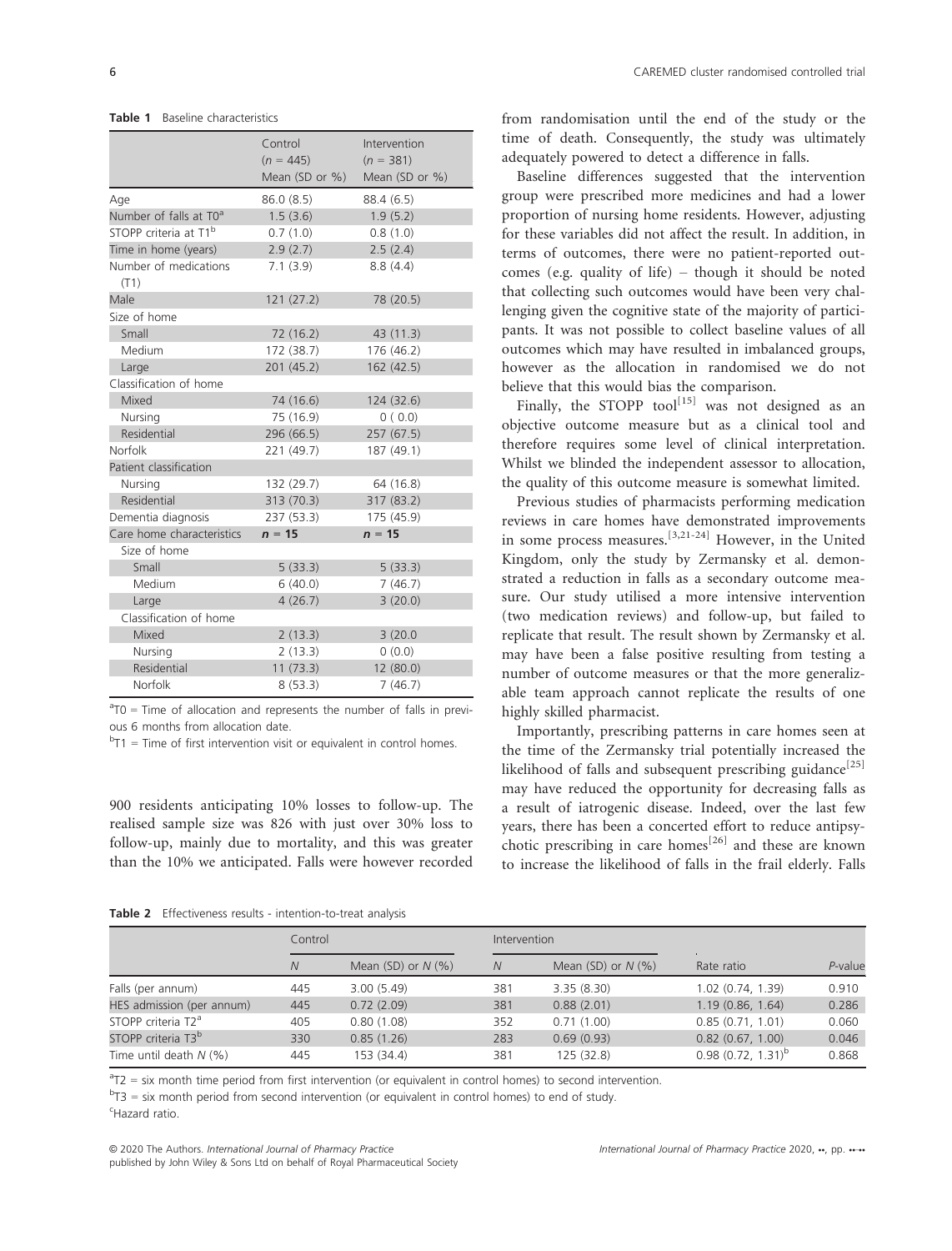|  |  |  |  | <b>Table 3</b> Summary of mean (SD) costs per participant by resource category (UK£2012) |  |  |  |
|--|--|--|--|------------------------------------------------------------------------------------------|--|--|--|
|--|--|--|--|------------------------------------------------------------------------------------------|--|--|--|

| Category of resource use                     | Intervention<br>$(N = 348)$ | Usual care<br>$(N = 445)$ | Mean (SD) difference (95% CI)  |
|----------------------------------------------|-----------------------------|---------------------------|--------------------------------|
| Intervention costs                           | 104.80 (50.91)              | 0.00(0.00)                | 104.80 (98.72 to 109.45)       |
| NHS and personal social services costs       |                             |                           |                                |
| <b>Medicines</b>                             | 542.09 (524.69)             | 572.79 (712.96)           | $-30.70$ ( $-120.21$ to 58.82) |
| Primary care/community care                  | 634.36 (538.14)             | 557.09 (519.83)           | 77.27 (3.11 to 151.43)         |
| Secondary care                               | 1034.19 (2094.08)           | 810.58 (1884.23)          | 223.60 (-54.39 to 501.59)      |
| Total NHS and Personal Social Services costs | 2210.64 (2479.73)           | 1940.47 (2323.36)         | 270.18 (-65.99 to 606.35)      |
| Total costs                                  | 2314.73 (2492.30)           | 1940.47 (2323.36)         | 374.26 (37.29 to 711.24)       |

are, however, multi-factorial in nature and require complex interventions as they are also related to the ergonomics of the care home environment and physical frailty of the care home population, $^{[27]}$  consequently it may not be appropriate to expect a single intervention focussed on medication to have a significant impact on falls. It may also be that periodic review every 6 months is not sufficient as benefits of the review are lost as a resident's health status changes and any prescribing changes may be reversed.

Furthermore, there is growing interest in measures to support the appropriateness of prescribing and it should be noted that this study did not use the STOPP criteria to aid clinical decisions, it was only used as an outcome measure. Recent evidence suggests using prescribing appropriateness tools may be able to demonstrate patient benefit.<sup>[28]</sup> Incorporating these tools into prescribing software may provide a cost-effective approach to improve prescribing, but as stated above will not address the other important aspects of effectively managing medicines in a care home setting.

In light of the current COVID-19 pandemic, the micro-costing of this intervention<sup>[20]</sup> should help decision-makers in planning care home medicines optimisation services. With recent advances in and adoption of technology, approximately 10% of the intervention costs could be reduced with remote access to clinical records and video conferencing.<sup>[20]</sup> More frequent pharmacy and medicine support, utilising pharmacists with prescribing qualifications could further help optimise the clinical and cost-effectiveness of this type of intervention.

Future studies in care home medicine management should investigate simpler models involving fewer personnel, and a more holistic pharmacist role, encompassing all aspects of prescribing and medicine delivery.

# **Declarations**

#### Conflict of interest

All authors declare that they have no conflicts of interests to declare in relation to the material submitted.

#### Funding

This research was supported by funding from the National Institute for Health Research, Research for Patient Benefit (PB-PG-0808-16065). The views expressed in this presentation are those of the author(s) and not necessarily those of the NHS, the NIHR or the Department of Health. Additional funding for service support costs was obtained from the West Anglia Comprehensive Local Research Network. The funders did not have any role in study design, data collection, analysis, interpretation of the data, the writing of the manuscript or the decision to submit for publication.

## Acknowledgements

The contributions of collaborators on the CAREMED study are gratefully acknowledged, in addition to the authors the team included: Sue Ashwell, Chief Pharmacist, NHS Cambridgeshire; Simon Hambling, General Practitioner, Doddington Medical Centre; Liz Hill, Matron, The Hope Residential & Nursing Care Home; Margaret Kent, Patient and Public Involvement in Research Member; Carole Williams, Patient and Public Involvement in Research Member; John Wood, Statistician, University College London; Sue Woodruff, Senior Clinical Pharmacist Coordinator, NHS Norfolk; We would like to thank the care homes and staff involved in the process of delivering the intervention without whom the study would not have been possible.

### Authors' contribution

JD: PI and guarantor for the study, designed the protocol, secured funding, recruited participants, collected data, wrote the paper. AC: contributed to the writing and design of the CAREMED trial protocol, analysed the data and contributed to this paper. JH: contributed to the design of the protocol, recruited participants, collected data, contributed to the paper. TS: contributed to the writing and design of the CAREMED trial protocol, analysed the data and contributed to this paper. VK: had scholarly thoughts about the interpretation of the results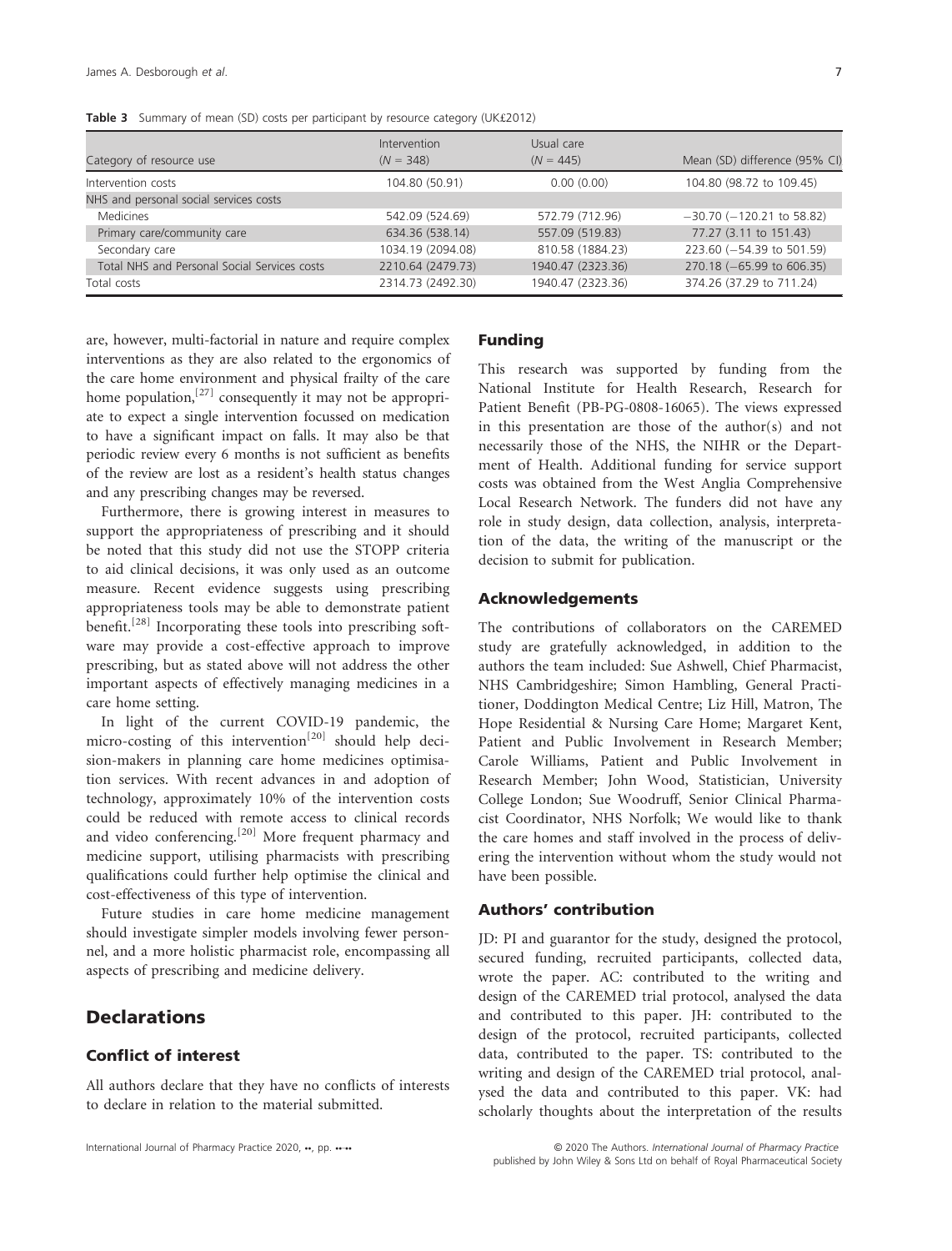and contributed to this paper. RH: contributed to the writing and design of the protocol and grant application, had scholarly thoughts about the interpretation of the results and contributed to this paper. DW: contributed to the writing and design of the protocol and grant application, had scholarly thoughts about the interpretation of the results and contributed to this paper.

## Ethics review

Ethics approval was obtained from the Norfolk Research Ethics Committee. Approval reference number 09/H0310/ 96. All GP practices and care homes gave informed consent before taking part in the trial. In line with current practice for medication reviews in care homes, consent was not sought from individual residents.

#### Sponsor's role

The sponsors did not have any role in study design, data collection, analysis, interpretation of the data, the writing of the manuscript or the decision to submit for publication.

# References

- 1. World Health Organization. World report on ageing and health. Geneva, Switzerland: World Health Organization, 2015. [https://www.who.int/age](https://www.who.int/ageing/publications/world-report-2015/en/) [ing/publications/world-report-2015/](https://www.who.int/ageing/publications/world-report-2015/en/) [en/](https://www.who.int/ageing/publications/world-report-2015/en/) [accessed 20 September 2019]
- 2. Barber ND et al. Care homes' use of medicines study: prevalence, causes and potential harm of medication errors in care homes for older people. Qual Saf Health Care 2009; 18: 341–346.
- 3. Zermansky AG et al. Clinical medication review by a pharmacist of elderly people living in care homes– randomised controlled trial. Age Ageing 2006; 35: 586–591.
- 4. Alldred DP et al. Interventions to optimise prescribing for older people in care homes. Cochrane Database Syst Rev 2016; 2: CD009095.
- 5. Wallerstedt SM et al. Medication reviews for nursing home residents to reduce mortality and hospitalization: systematic review and metaanalysis. Br J Clin Pharmacol. 2014; 78: 488–497.
- 6. Verrue C et al. A pharmacist-conducted medication review in nursing home residents: impact on the appropriateness of prescribing. Acta Clin Belg 2012; 67: 423–429.
- 7. Stuijt CC et al. Appropriateness of prescribing among elderly patients in a Dutch residential home: observational study of outcomes after a pharmacist-led medication review. Drugs Aging 2008; 25: 947–954.
- 8. Patterson SM et al. An evaluation of an adapted U.S. model of pharmaceutical care to improve psychoactive prescribing for nursing home residents in northern Ireland (fleetwood northern ireland study). J Am Geriatr Soc 2010: 58: 44-53.
- 9. Patterson SM et al. Interventions to improve the appropriate use of polypharmacy for older people. Cochrane Database Syst Rev 2012; (5): CD008165.
- 10. Patterson SM et al. A cluster randomized controlled trial of an adapted U.S. model of pharmaceutical care for nursing home residents in Northern Ireland (Fleetwood Northern Ireland study): a cost-effectiveness analysis. J Am Geriatr Soc 2011; 59: 586–593.
- 11. Jodar-Sanchez F et al. Cost-utility analysis of a pharmacotherapy follow-up for elderly nursing home residents in Spain. J Am Geriatr Soc 2014; 62: 1272–1280.
- 12. National Institute for Health and Care Excellence. Managing medicines in care homes [internet]. NICE Social care guideline 1. London: NICE, 2014 [Updated January 2018]. [https://www.nice.org.uk/guidance/](https://www.nice.org.uk/guidance/SC1) [SC1](https://www.nice.org.uk/guidance/SC1) (Accessed 09 September 2019) .
- 13. Desborough J et al. Multi-professional clinical medication reviews in care homes for the elderly: study protocol for a randomised controlled trial with cost effectiveness analysis. Trials 2011; 12: 218.
- 14. Pocock SJ, Simon R. Sequential treatment assignment with balencing

for prognostic factors in the controlled clinical trial. Biometrics 1975; 31: 103–115.

- 15. Gallagher P, O'Mahony D. STOPP (Screening Tool of Older Persons' potentially inappropriate Prescriptions): application to acutely ill elderly patients and comparison with Beers' criteria. Age Ageing 2008; 37: 673–679.
- 16. Milos V et al. Fall risk-increasing drugs and falls: a cross-sectional study among elderly patients in primary care. BMC Geriatrics 2014; 14: 40.
- 17. Sterke CS et al. The influence of drug use on fall incidents among nursing home residents: a systematic review. Int Psychogeriatr 2008; 20: 890–910.
- 18. Hayes RJ, Moulton L. Cluster Randomised Trials. London, UK: Chapman & Hall, 2009.
- 19. Reading R, Harvey I, McLean M. Cluster randomised trials in maternal and child health: implications for power and sample size. Arch Dis Child 2000; 82: 79–83.
- 20. Sach TH et al. Applying micro-costing methods to estimate the costs of pharmacy interventions: an illustration using multi-professional clinical medication reviews in care homes for older people. Int J Pharm Pract 2015; 23: 237–247.
- 21. Frankenthal D et al. Intervention with the screening tool of older persons potentially inappropriate prescriptions/screening tool to alert doctors to right treatment criteria in elderly residents of a chronic geriatric facility:

<sup>©</sup> 2020 The Authors. International Journal of Pharmacy Practice published by John Wiley & Sons Ltd on behalf of Royal Pharmaceutical Society